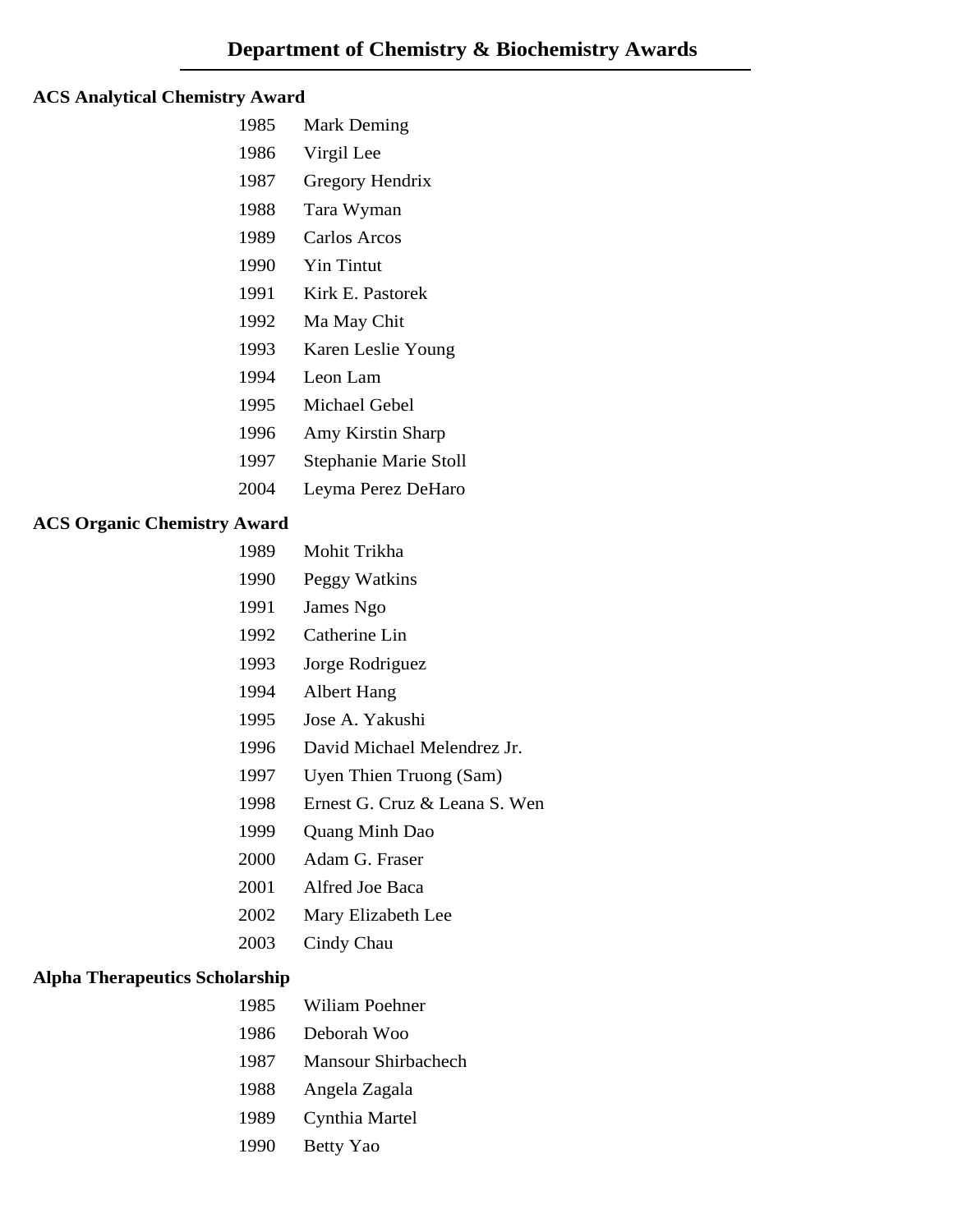- 1991 Christopher P. Cybulski
- 1992 Vahe Bandarian
- 1993 Rebecca M. Romero
- 1994 Jeanie Gillinta
- 1995 Jeffrey V. Ortega
- 1996 Deborah Jean Lee
- 1997 Lin Jin
- 1998 Chuautemoc Arellanes
- 1999 Janel Marie Wheeler
- 2000 Ernest G. Cruz
- 2001 Sang Woo Kang
- 2002 Marco Curreli
- 2003 Jean Carlo Roncaglio
- 2004 Mary E. Lee

#### **American Institute of Chemist Award**

- 1985 Nita Patel
- 1986 Peter Castro
- 1987 Anuradha Khosla
- 1988 Daniel Sanchez
- 1989 Harumi Tomita
- 1990 Soheil Azimi
- 1991 Maximilian Fernandez
- 1992 Tatyana Shamma
- 1993 Eduardo Bolanos
- 1994 Rebecca Romero
- 1995 Ma May Chit
- 1996 Karen Bich Lam
- 1997 Gerardo CortesLopez
- 1998 Uyen Thien Truong (Sam)
- 1999 Uyen Thien Truong (Sam)
- 2000 Aristobulo Loaiza
- 2001 Ernest Giglia Cruz
- 2002 Alex Chau
- 2003 Alfred Baca
- 2004 Billy Hernandez

#### **Anthony Fratiello Scholarship**

2004 Alfred Baca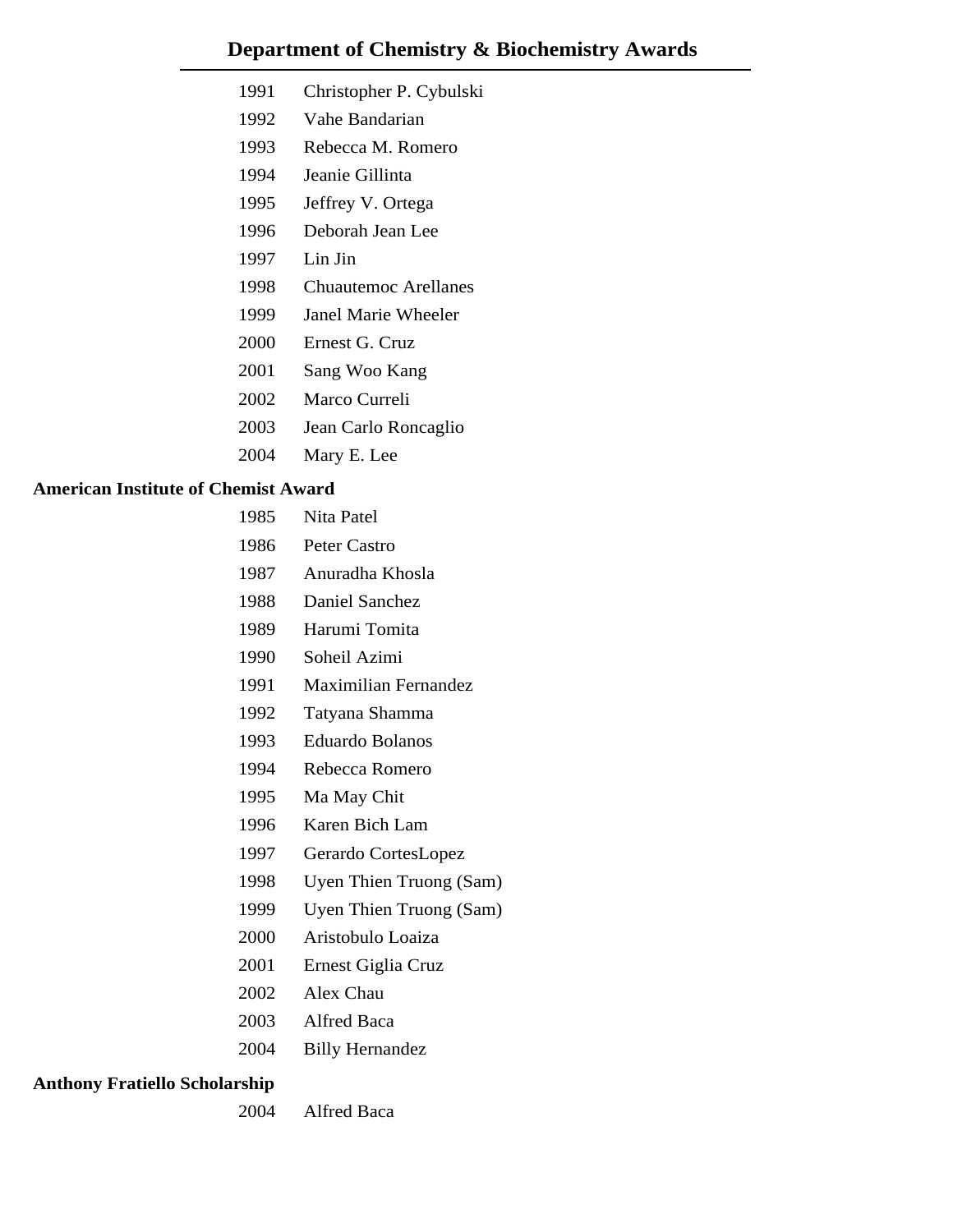#### **Anthony J. Andreoli Scholarship**

- 1997 Stephanie Marie Stoll
- 1998 Deborah J Lee
- 1999 Audrey Marie Gonzalez
- 2000 Cristal I. Gama
- 2001 Shirley Hom Lomeli
- 2002 Janel Marie Wheeler
- 2003 Valerie Anne Villareal

#### **Chemistry & Biochemistry Graduate Student Award**

- 1985 Catherine Dao
- 1986 Stephen Maurer
- 1987 Sylvia Montez
- 1988 Seyed Taghizadeh
- 1989 Sylvia Montez
- 1990 Robert Goh
- 1991 Devi Praveena
- 1992 Edgar Arcia & Soheil Azimi
- 1993 Xuemei Huang & Chien-Hsing Tseng
- 1994 Martin Diaz & Eric Marinez
- 1995 Hyun Soo Hong
- 1996 Adam Frankel
- 1997 Tuan N Nguyen (JoJo)
- 1998 Eduardo Bolanos
- 1999 Peter T. Tran
- 2000 Asmik Oganesyan
- 2001 David Gai Ho
- 2002 Raymond Jose De Guia Sanedrin
- 2003 Gloria Banuelos & Alejandro Briseno
- 2004 Ali Seyed Mortazavi & Marisa Monreal

#### **CRC Freshman Chemistry Award**

- 1985 Ephrem I.C. Chan
- 1986 Mariusz Bieganski
- 1987 Sung Yun Kim
- 1988 Vincent Lee
- 1989
- 1990 Cynthia Fowler
- 1991 John S Bennett
- 1992 Leon Lam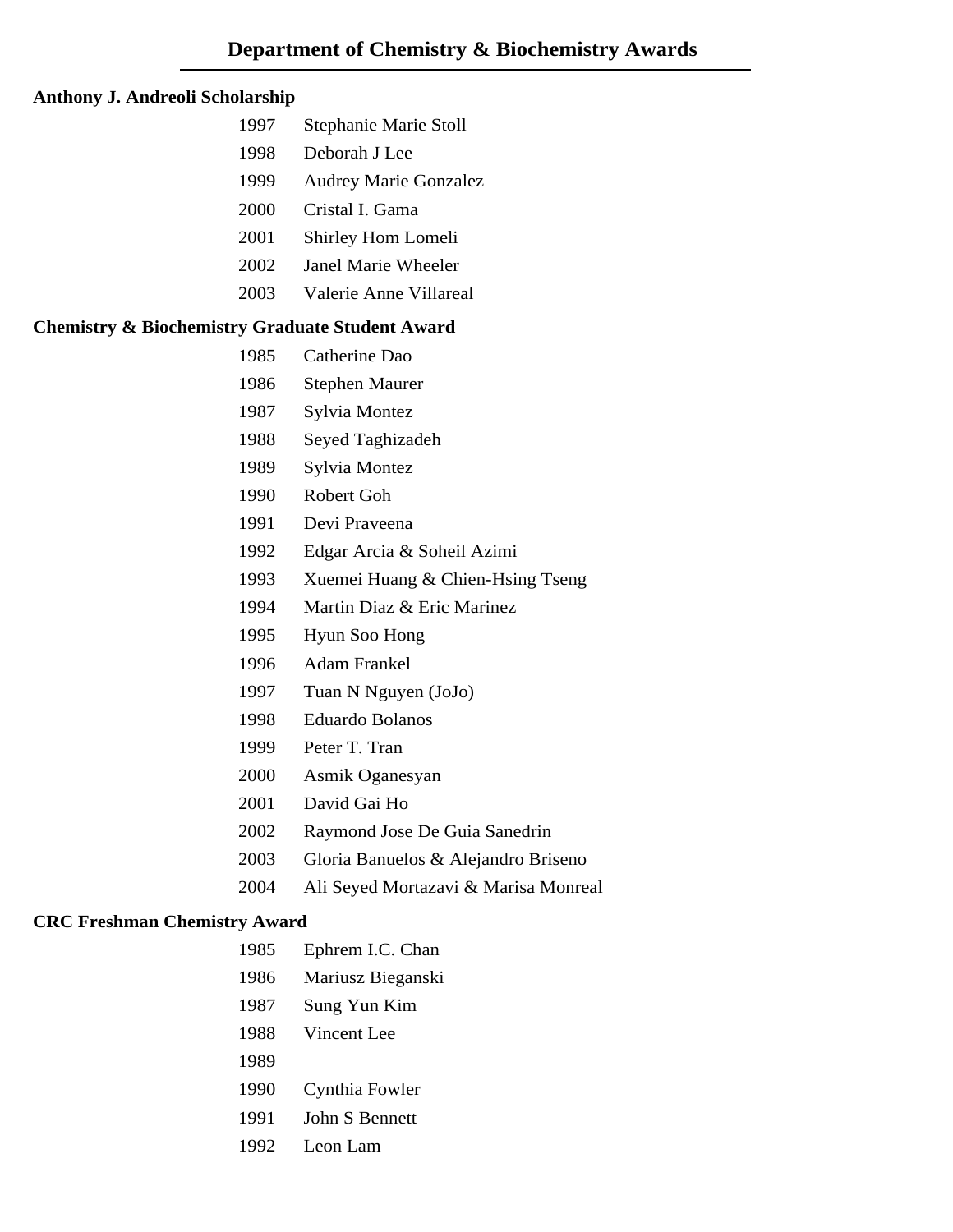| 1993 | Kathryn Maxwell      |
|------|----------------------|
| 1994 | Charlly Kao          |
| 1995 | Deborah L Greene     |
| 1996 | Richard Gan Elepano  |
| 1997 | Cristal Ivette Gama  |
| 1998 | Joseph G. Heintz     |
| 1999 | David Benson Chou    |
| 2000 | Eddie Lares          |
| 2001 | Mary Elizabeth Lee   |
| 2002 | Nina Tianning Lu     |
| 2003 | John Hartman         |
| 2004 | Daniel Isaih Aguilar |

#### **DeHaro Perseverence Award**

2004 Nancy Carillo

## **Douglas L. Currell Scholarship**

| 1999 | Cristal Ivette Gama      |
|------|--------------------------|
| 2000 | Tanya R. Porras          |
| 2001 | Iris Cruz                |
| 2002 | Catherine Fonte Silverio |
| 2003 | Cecilia Irene Zurita     |
| 2004 | Cindy T. Chau            |

## **Gutierrez and Tunstad Scholarship**

2004 Nancy Carillo

## **Jacobo M Patlan Memorial Scholarship**

| 1998 | <b>Sally Esquivel</b>                      |
|------|--------------------------------------------|
| 1999 | Yolanda Gonzalez & Rosalinda Martin        |
| 2000 | Remedios Amigon & Rachel M. Aguilar Amigon |
| 2001 | Johnnie L. Burton                          |
| 2002 |                                            |
| 2002 | Luis Sanchez                               |
| 2003 | Antonio Heras & Raymond Quon               |
| 2004 | Antonia Heras & Raymond Quon               |

#### **John R. Spielman Award in Freshman Chemistry**

- 1985 Jeffrey Johnson
- 1986 Young Yoon
- 1987 Soheil Azimi
- 1988 Cynthia Martel
- 1989 Peggy Watkins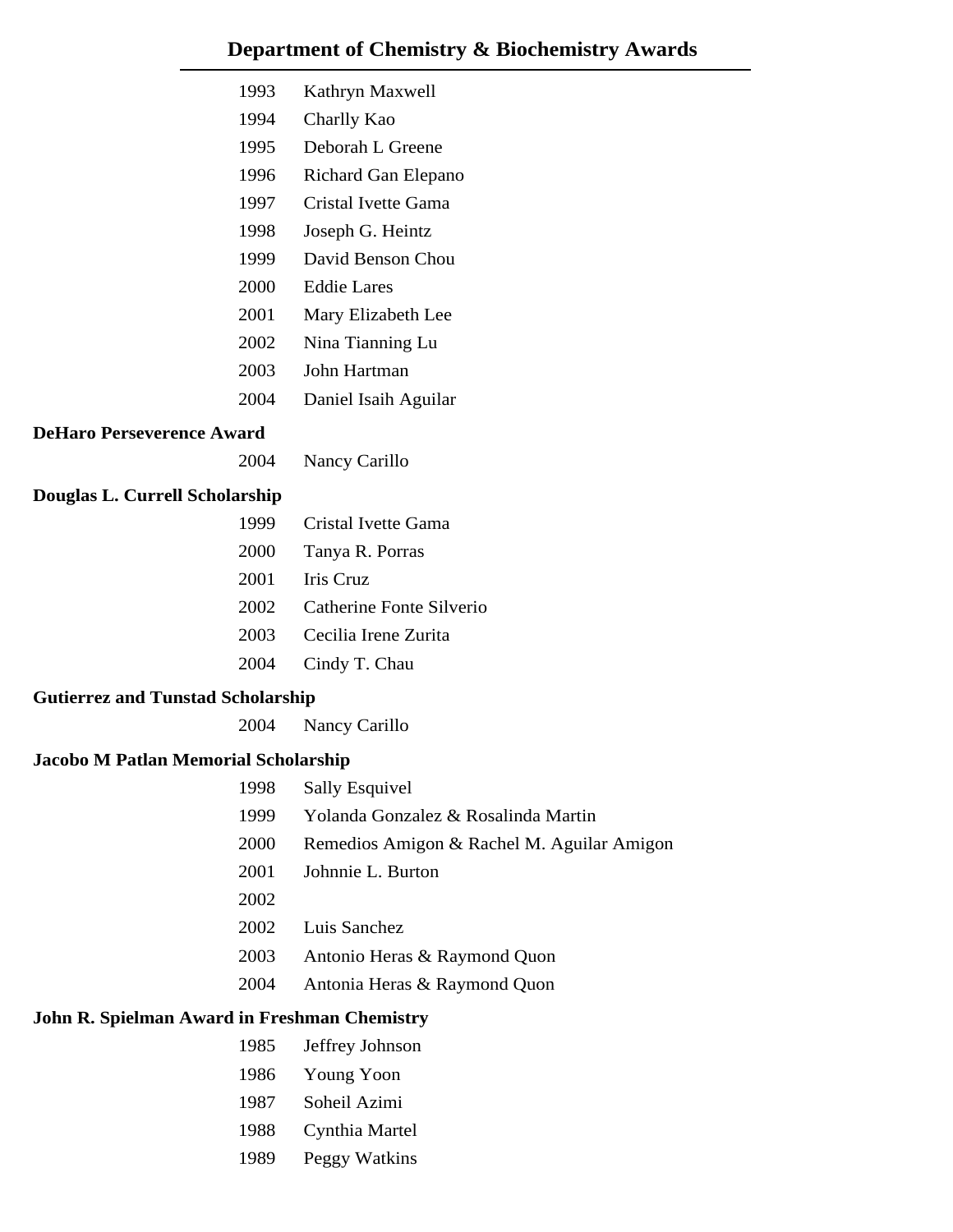- 1990 Danita Redd
- 1991 Loi Phuong
- 1992 Deanne Haigh
- 1993 Maruel Borja
- 1994 Stephanie Stoll
- 1995 Deborah Lee
- 1996 Marilyn Mei Yan Chow
- 1997 Juan Carlos Ros
- 1998 Rebecca A. Lee
- 1999 Adam Grant Fraser
- 2000 Ari Katorelos
- 2001 Maira Soto
- 2002 Bryan Charles Ellerson
- 2003 Jingjing Zhang
- 2004 Lydia C. McDonald

## **Katherine Carter Award in Scientific Writing**

- 1993 Tatyana Shamma
- 1994 Lee-Loung Liou
- 1995 Rebecca Romero
- 1996 Michael E. Gebel
- 1997 Deborah Lynn Greene
- 1998 Stephanie M. Stoll
- 1999 Mizue Moriya
- 2000 Barbara A. Stahl
- 2001 Leana Sheryle Wen
- 2002 Marco Curreli
- 2003 Arie Noorlander
- 2004 Serenity DeArmen

#### **Lloyd N. Ferguson Scholarship**

- 1985 Chyle Beaird
- 1986 Walter Johnson
- 1987 Mary Dailey
- 1988 Randolph Cooper
- 1989 Cynthia Fowler
- 1990 Ted napper
- 1991 Andre Davion Tate
- 1992 Tracey Thompson
- 1993 Robert A. Charles
- 1994 Aaron James Wicks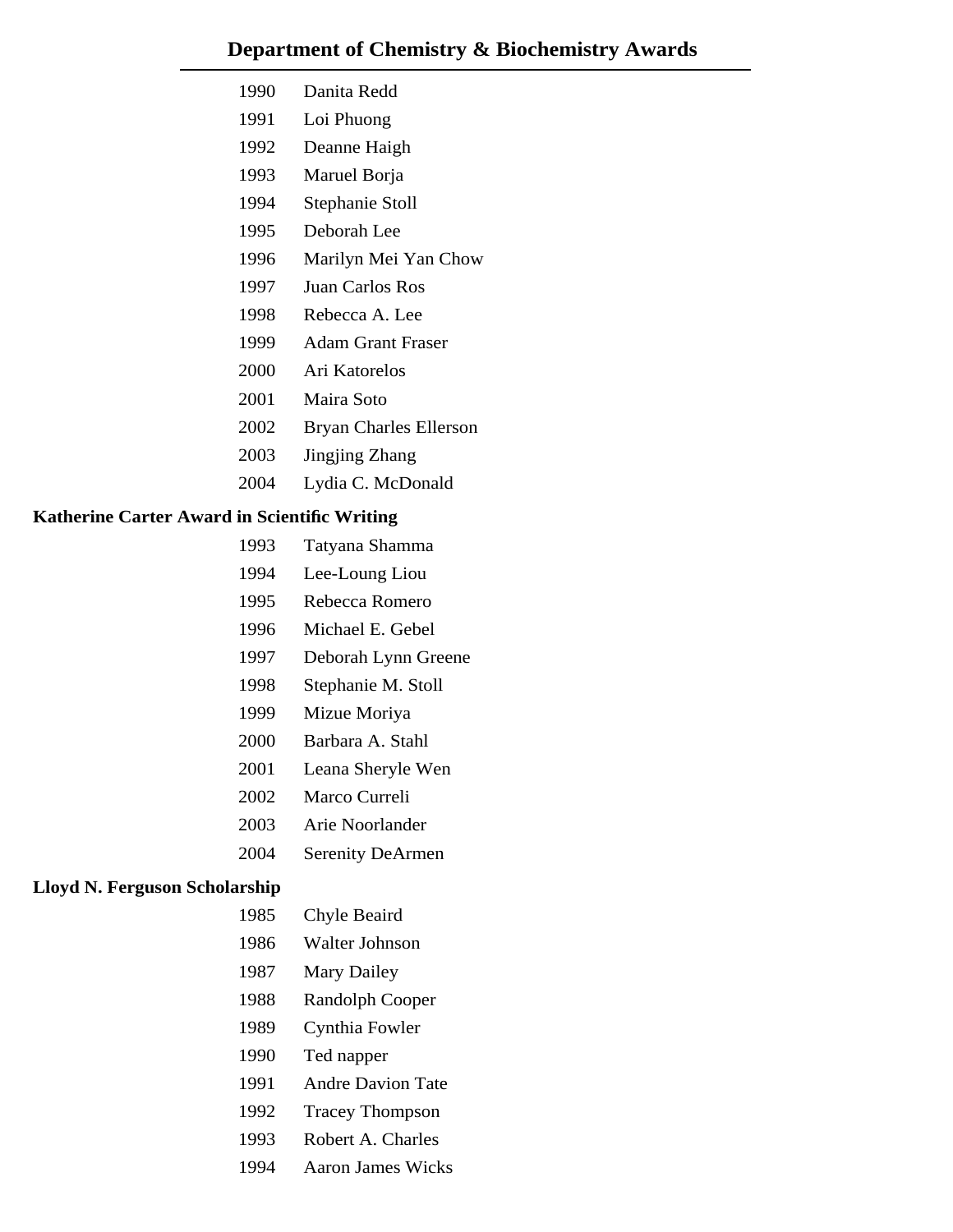| 1995 | Sonya Renee Parker        |
|------|---------------------------|
| 1996 | Mike G Walker-Pruett      |
| 1997 |                           |
| 1998 |                           |
| 1999 | <b>Talib Corey Davis</b>  |
| 2000 | Jesse L. Chapman          |
| 2001 | Alvin Dewitt Thompson III |
| 2002 | Ikenna Greg Madu          |
| 2003 | Rayshonda Yvette Williams |
| 2004 | Monica McDowell           |
|      |                           |

## **Northrop Corporation Scholarship**

|                                             | 1991 | Irene H. Francis                |
|---------------------------------------------|------|---------------------------------|
|                                             | 1992 | Ging Lee & Maximilian Fernandez |
|                                             | 1993 | Amy Lynn Kim                    |
|                                             | 1994 | Maruel Borja                    |
|                                             | 1995 | Arev Adanalyan                  |
|                                             | 1996 |                                 |
|                                             | 1997 |                                 |
|                                             | 1998 |                                 |
|                                             | 1999 | Yvonne Herrera                  |
|                                             | 2000 | Sang Woo Kang                   |
|                                             | 2001 | Mohammed A. Hassan              |
|                                             | 2002 | Tambi Wenj                      |
|                                             | 2003 | Marco Curreli                   |
|                                             | 2004 | O. Veronica Barahona            |
| <b>Outstanding Teaching Associate Award</b> |      |                                 |
|                                             | 2004 | Yue Patricia Wang               |
| <b>Peer Mentor Award</b>                    |      |                                 |
|                                             | 2004 | Autumn Ivy                      |
| <b>Phoebe K Dea Scholarship</b>             |      |                                 |
|                                             | 1998 | Rebecca Yun Kay Lai             |
|                                             | 1999 | Rebecca Yun Kay Lai             |
|                                             | 2000 | Larry L. Alenbaugh              |
|                                             | 2001 | Alfred Joe Baca                 |
|                                             | 2002 | Ana Bertha Escobedo             |
|                                             | 2003 | Ikenna Madu                     |
|                                             | 2004 | Luis Fernando Gomez             |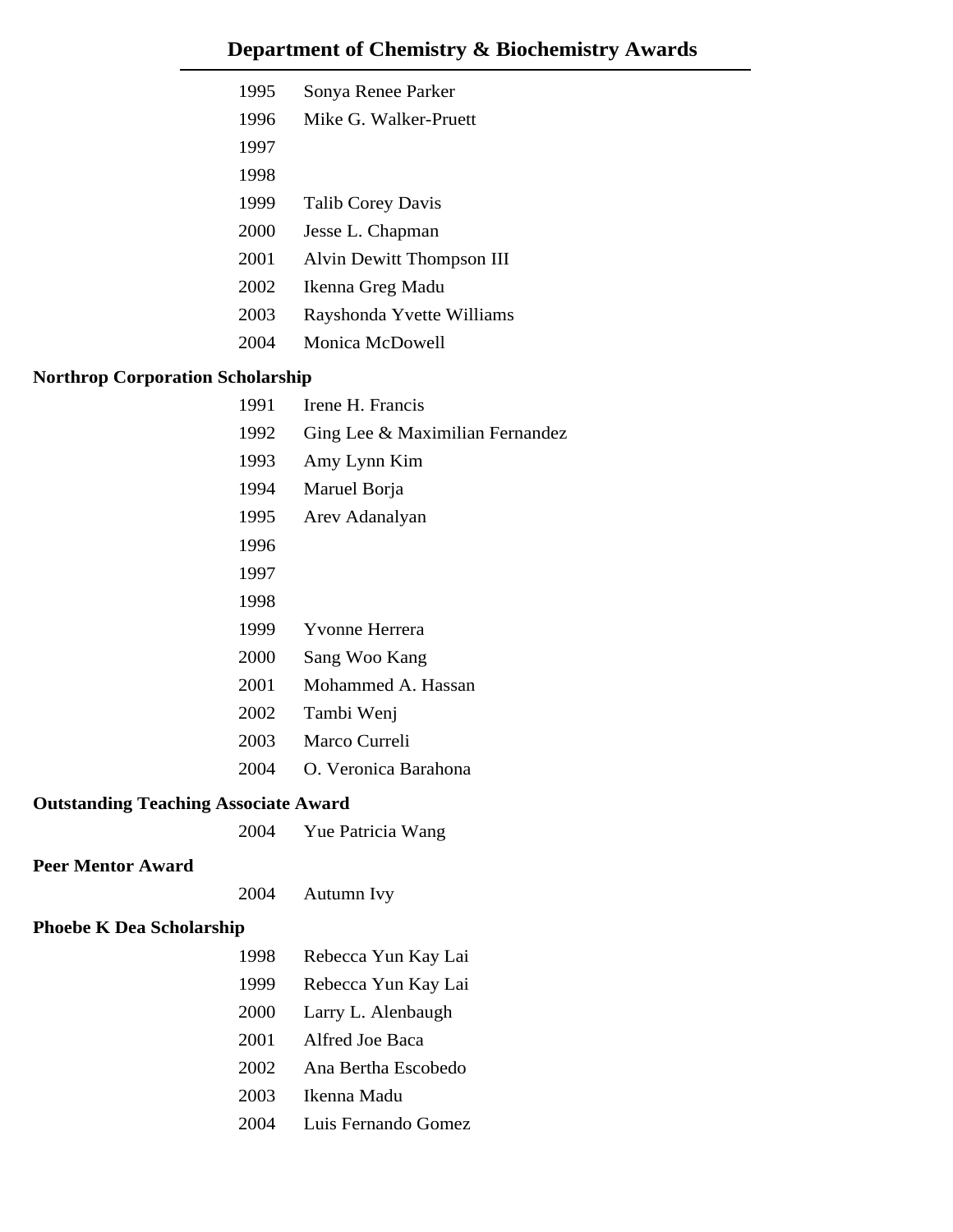## **Richard Perrigan Award**

2004 Christopher Martinez

#### **Robert Loudon Award**

| 1985 | <b>Mark Deming</b>                        |
|------|-------------------------------------------|
| 1986 | <b>Frank Gomez</b>                        |
| 1987 | <b>Rande Treece</b>                       |
| 1988 | Tara Wyman                                |
| 1989 | Huan Hoang                                |
| 1990 | Vivian Wang                               |
| 1991 | <b>Martin Ortiz</b>                       |
| 1992 | Joachin Arias                             |
| 1993 | Ging See Lee & Frida Lian-Ing Tan         |
| 1994 | Jorge Rodriguez                           |
| 1995 | Jorge Rodriguez                           |
| 1996 | <b>Andre Davion Tate</b>                  |
| 1997 | Douglas Manuel Molina                     |
| 1998 | Antonio M Rivera Aventino                 |
| 1999 | Eva Liang Huang                           |
| 2000 | Barbara A. Stahl                          |
| 2001 | John Samuel Kaddis                        |
| 2002 | Leyma Perez DeHaro & Cecilia Irene Zurita |
| 2003 | Mary Elizabeth Lee                        |

## **Tagawa Scholarship Award**

| 1984 | Won Woo Nam       |
|------|-------------------|
| 1985 | Takafumi Nakaki   |
| 1986 | Claude Dismuke    |
| 1987 | Susan Khoo        |
| 1988 | Harumi Tomita     |
| 1989 | <b>Yin Tintut</b> |
| 1990 | Charly Nguyen     |
| 1991 |                   |
| 1992 | Ha Pham           |
| 1993 | Ha T. Pham        |
| 1994 | Andrew Do         |

2004 Sok Kim Lim

#### **The Rashad Razouk Award**

2004 Eric Jordan Fromer